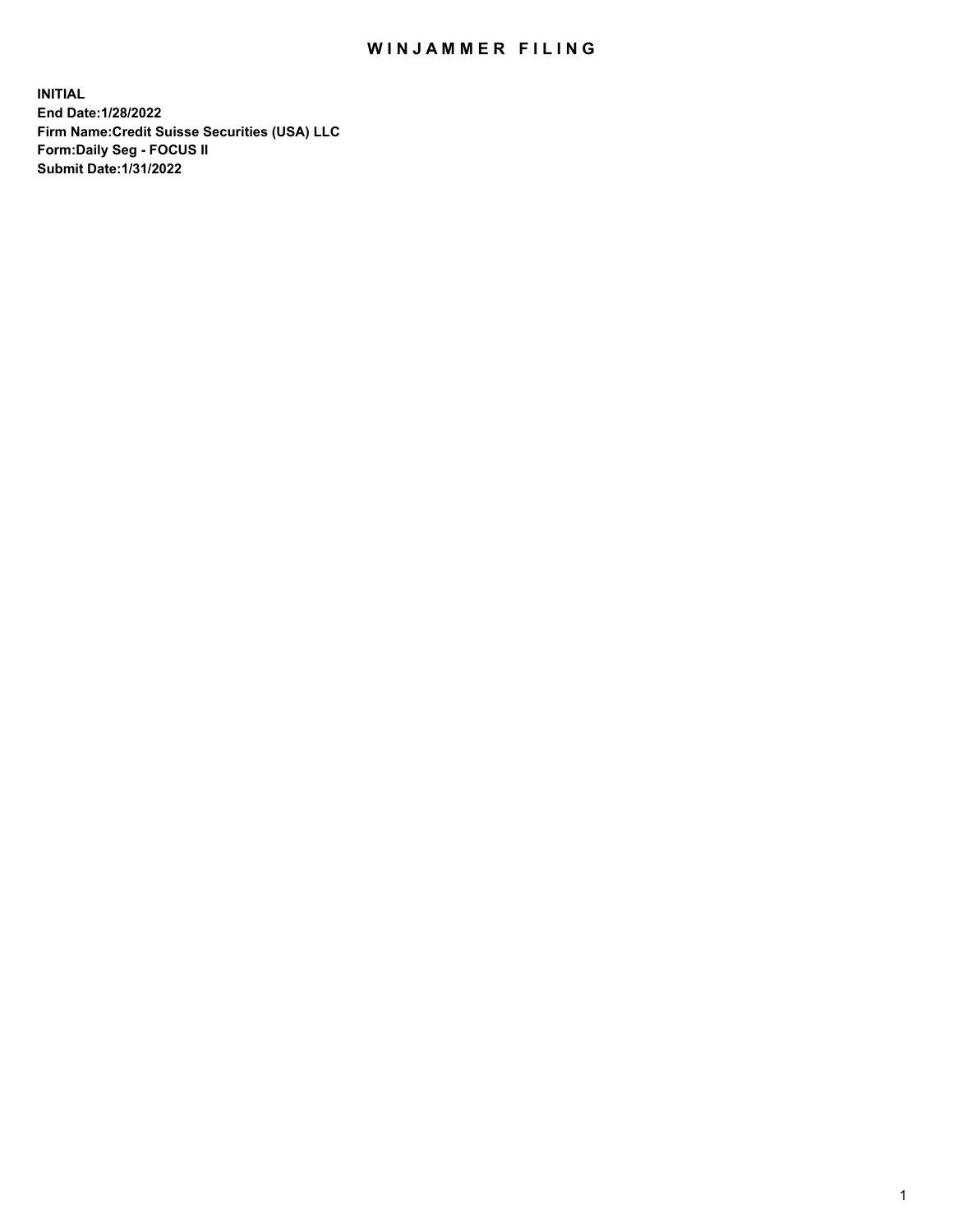**INITIAL End Date:1/28/2022** 

## **Firm Name:Credit Suisse Securities (USA) LLC Form:Daily Seg - FOCUS II Submit Date:1/31/2022**

## **Daily Segregation - Cover Page**

| Name of Company                                                                                                                                                                                                                                                                                                                | <b>Credit Suisse Securities (USA)</b><br><b>LLC</b>                |
|--------------------------------------------------------------------------------------------------------------------------------------------------------------------------------------------------------------------------------------------------------------------------------------------------------------------------------|--------------------------------------------------------------------|
| <b>Contact Name</b>                                                                                                                                                                                                                                                                                                            | <b>Alexander Baptiste</b>                                          |
| <b>Contact Phone Number</b>                                                                                                                                                                                                                                                                                                    | 919-994-6223                                                       |
| <b>Contact Email Address</b>                                                                                                                                                                                                                                                                                                   | alexander.baptiste@credit-suiss<br>e.com                           |
| FCM's Customer Segregated Funds Residual Interest Target (choose one):<br>a. Minimum dollar amount: ; or<br>b. Minimum percentage of customer segregated funds required:% ; or<br>c. Dollar amount range between: and; or<br>d. Percentage range of customer segregated funds required between:% and%.                         | $\frac{0}{\frac{5}{0}}$<br>0 <sub>0</sub>                          |
| FCM's Customer Secured Amount Funds Residual Interest Target (choose one):<br>a. Minimum dollar amount: ; or<br>b. Minimum percentage of customer secured funds required:%; or<br>c. Dollar amount range between: and; or<br>d. Percentage range of customer secured funds required between:% and%.                            | $\frac{0}{5}$<br>$\underline{0}$ $\underline{0}$<br>0 <sub>0</sub> |
| FCM's Cleared Swaps Customer Collateral Residual Interest Target (choose one):<br>a. Minimum dollar amount: ; or<br>b. Minimum percentage of cleared swaps customer collateral required:% ; or<br>c. Dollar amount range between: and; or<br>d. Percentage range of cleared swaps customer collateral required between:% and%. | $\frac{0}{5}$<br>0 <sub>0</sub><br>0 <sub>0</sub>                  |

Attach supporting documents CH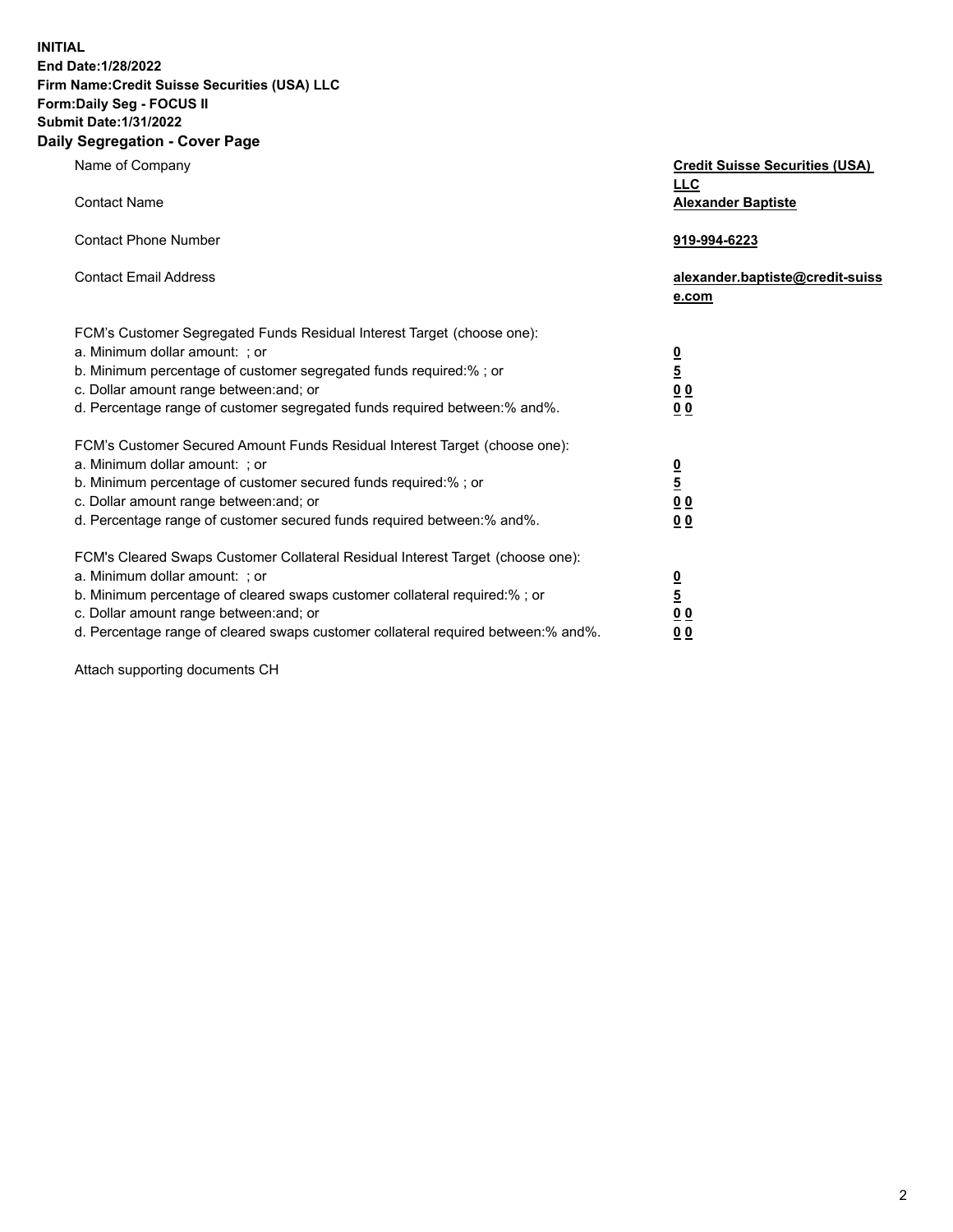**INITIAL End Date:1/28/2022 Firm Name:Credit Suisse Securities (USA) LLC Form:Daily Seg - FOCUS II Submit Date:1/31/2022** 

## **Daily Segregation - Secured Amounts**

|     | Foreign Futures and Foreign Options Secured Amounts                                         |                                  |
|-----|---------------------------------------------------------------------------------------------|----------------------------------|
|     | Amount required to be set aside pursuant to law, rule or regulation of a foreign            | $0$ [7305]                       |
|     | government or a rule of a self-regulatory organization authorized thereunder                |                                  |
| 1.  | Net ledger balance - Foreign Futures and Foreign Option Trading - All Customers             |                                  |
|     | A. Cash                                                                                     | 3,518,973,652 [7315]             |
|     | B. Securities (at market)                                                                   | 892,583,835 [7317]               |
| 2.  | Net unrealized profit (loss) in open futures contracts traded on a foreign board of trade   | $-1,257,465,536$ [7325]          |
| 3.  | Exchange traded options                                                                     |                                  |
|     | a. Market value of open option contracts purchased on a foreign board of trade              | 6,802,738 [7335]                 |
|     | b. Market value of open contracts granted (sold) on a foreign board of trade                | $-6,583,278$ [7337]              |
| 4.  | Net equity (deficit) (add lines 1. 2. and 3.)                                               | 3,154,311,411 [7345]             |
| 5.  | Account liquidating to a deficit and account with a debit balances - gross amount           | 11,990,909 [7351]                |
|     | Less: amount offset by customer owned securities                                            | -11,972,191 [7352] 18,718 [7354] |
| 6.  | Amount required to be set aside as the secured amount - Net Liquidating Equity              | 3,154,330,129 [7355]             |
|     | Method (add lines 4 and 5)                                                                  |                                  |
| 7.  | Greater of amount required to be set aside pursuant to foreign jurisdiction (above) or line | 3,154,330,128 [7360]             |
|     | 6.                                                                                          |                                  |
|     | FUNDS DEPOSITED IN SEPARATE REGULATION 30.7 ACCOUNTS                                        |                                  |
| 1.  | Cash in banks                                                                               |                                  |
|     | A. Banks located in the United States                                                       | 76,670,577 [7500]                |
|     | B. Other banks qualified under Regulation 30.7                                              | 344,205,114 [7520]420,875,691    |
|     |                                                                                             | [7530]                           |
| 2.  | Securities                                                                                  |                                  |
|     | A. In safekeeping with banks located in the United States                                   | 892,583,835 [7540]               |
|     | B. In safekeeping with other banks qualified under Regulation 30.7                          | 0 [7560]892,583,835 [7570]       |
| 3.  | Equities with registered futures commission merchants                                       |                                  |
|     | A. Cash                                                                                     | $0$ [7580]                       |
|     | <b>B.</b> Securities                                                                        | $0$ [7590]                       |
|     | C. Unrealized gain (loss) on open futures contracts                                         | $0$ [7600]                       |
|     | D. Value of long option contracts                                                           | $0$ [7610]                       |
|     | E. Value of short option contracts                                                          | 0 [7615]0 [7620]                 |
|     |                                                                                             |                                  |
| 4.  | Amounts held by clearing organizations of foreign boards of trade                           |                                  |
|     | A. Cash                                                                                     | $0$ [7640]                       |
|     | <b>B.</b> Securities                                                                        | $0$ [7650]                       |
|     | C. Amount due to (from) clearing organization - daily variation                             | $0$ [7660]                       |
|     | D. Value of long option contracts                                                           | $0$ [7670]                       |
|     | E. Value of short option contracts                                                          | 0 [7675]0 [7680]                 |
| 5.  | Amounts held by members of foreign boards of trade                                          |                                  |
|     | A. Cash                                                                                     | 4,144,381,419 [7700]             |
|     | <b>B.</b> Securities                                                                        | $0$ [7710]                       |
|     | C. Unrealized gain (loss) on open futures contracts                                         | -1,352,804,796 [7720]            |
|     | D. Value of long option contracts                                                           | 6,802,738 [7730]                 |
|     | E. Value of short option contracts                                                          | -6,583,278 [7735]2,791,796,083   |
|     |                                                                                             | [7740]                           |
| 6.  | Amounts with other depositories designated by a foreign board of trade                      | $0$ [7760]                       |
| 7.  | Segregated funds on hand                                                                    | $0$ [7765]                       |
| 8.  | Total funds in separate section 30.7 accounts                                               | 4,105,255,609 [7770]             |
| 9.  | Excess (deficiency) Set Aside for Secured Amount (subtract line 7 Secured Statement         | 950,925,481 [7380]               |
|     | Page 1 from Line 8)                                                                         |                                  |
| 10. | Management Target Amount for Excess funds in separate section 30.7 accounts                 | 157,716,506 [7780]               |
| 11. | Excess (deficiency) funds in separate 30.7 accounts over (under) Management Target          | 793,208,975 [7785]               |
|     |                                                                                             |                                  |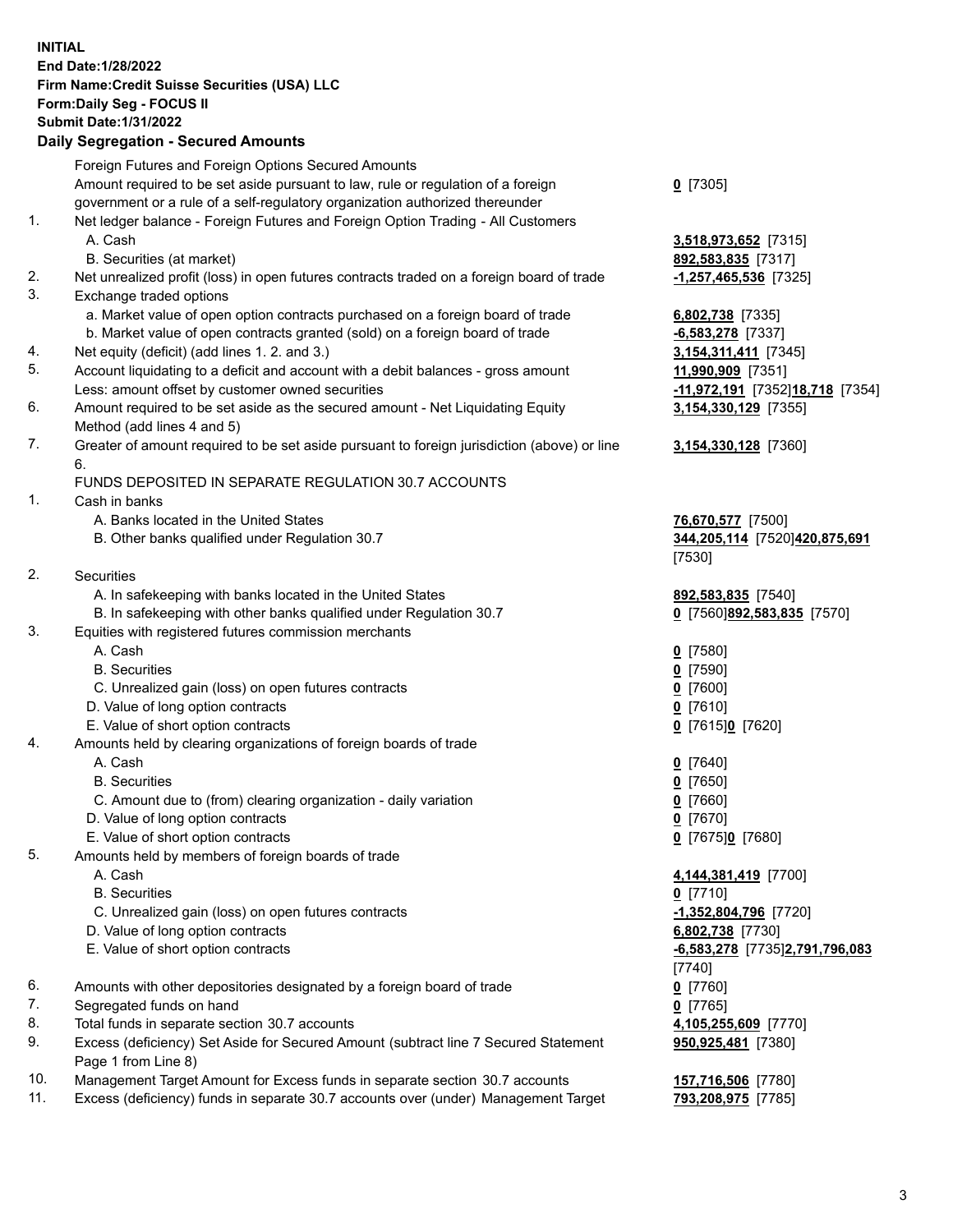15. Management Target Amount for Excess funds in segregation **134,848,333** [7194] 16. Excess (deficiency) funds in segregation over (under) Management Target Amount **72,567,024** [7198] **INITIAL End Date:1/28/2022 Firm Name:Credit Suisse Securities (USA) LLC Form:Daily Seg - FOCUS II Submit Date:1/31/2022 Daily Segregation - Segregation Statement**  SEGREGATION REQUIREMENTS(Section 4d(2) of the CEAct) 1. Net ledger balance A. Cash **1,992,569,338** [7010] B. Securities (at market) **873,386,957** [7020] 2. Net unrealized profit (loss) in open futures contracts traded on a contract market **-216,270,952** [7030] 3. Exchange traded options A. Add market value of open option contracts purchased on a contract market **122,183,079** [7032] B. Deduct market value of open option contracts granted (sold) on a contract market **-75,842,573** [7033] 4. Net equity (deficit) (add lines 1, 2 and 3) **2,696,025,849** [7040] 5. Accounts liquidating to a deficit and accounts with debit balances - gross amount **33,941,754** [7045] Less: amount offset by customer securities **-33,000,952** [7047] **940,802** [7050] 6. Amount required to be segregated (add lines 4 and 5) **2,696,966,651** [7060] FUNDS IN SEGREGATED ACCOUNTS 7. Deposited in segregated funds bank accounts A. Cash **603,999,313** [7070] B. Securities representing investments of customers' funds (at market) **0** [7080] C. Securities held for particular customers or option customers in lieu of cash (at **677,952,251** [7090] market) 8. Margins on deposit with derivatives clearing organizations of contract markets A. Cash **1,339,186,644** [7100] B. Securities representing investments of customers' funds (at market) **0** [7110] C. Securities held for particular customers or option customers in lieu of cash (at **195,434,706** [7120] market) 9. Net settlement from (to) derivatives clearing organizations of contract markets **41,318,750** [7130] 10. Exchange traded options A. Value of open long option contracts **122,183,079** [7132] B. Value of open short option contracts **-75,842,573** [7133] 11. Net equities with other FCMs A. Net liquidating equity **149,838** [7140] B. Securities representing investments of customers' funds (at market) **0** [7160] C. Securities held for particular customers or option customers in lieu of cash (at **0** [7170] market) 12. Segregated funds on hand **0** [7150] 13. Total amount in segregation (add lines 7 through 12) **2,904,382,008** [7180] 14. Excess (deficiency) funds in segregation (subtract line 6 from line 13) **207,415,357** [7190]

Excess